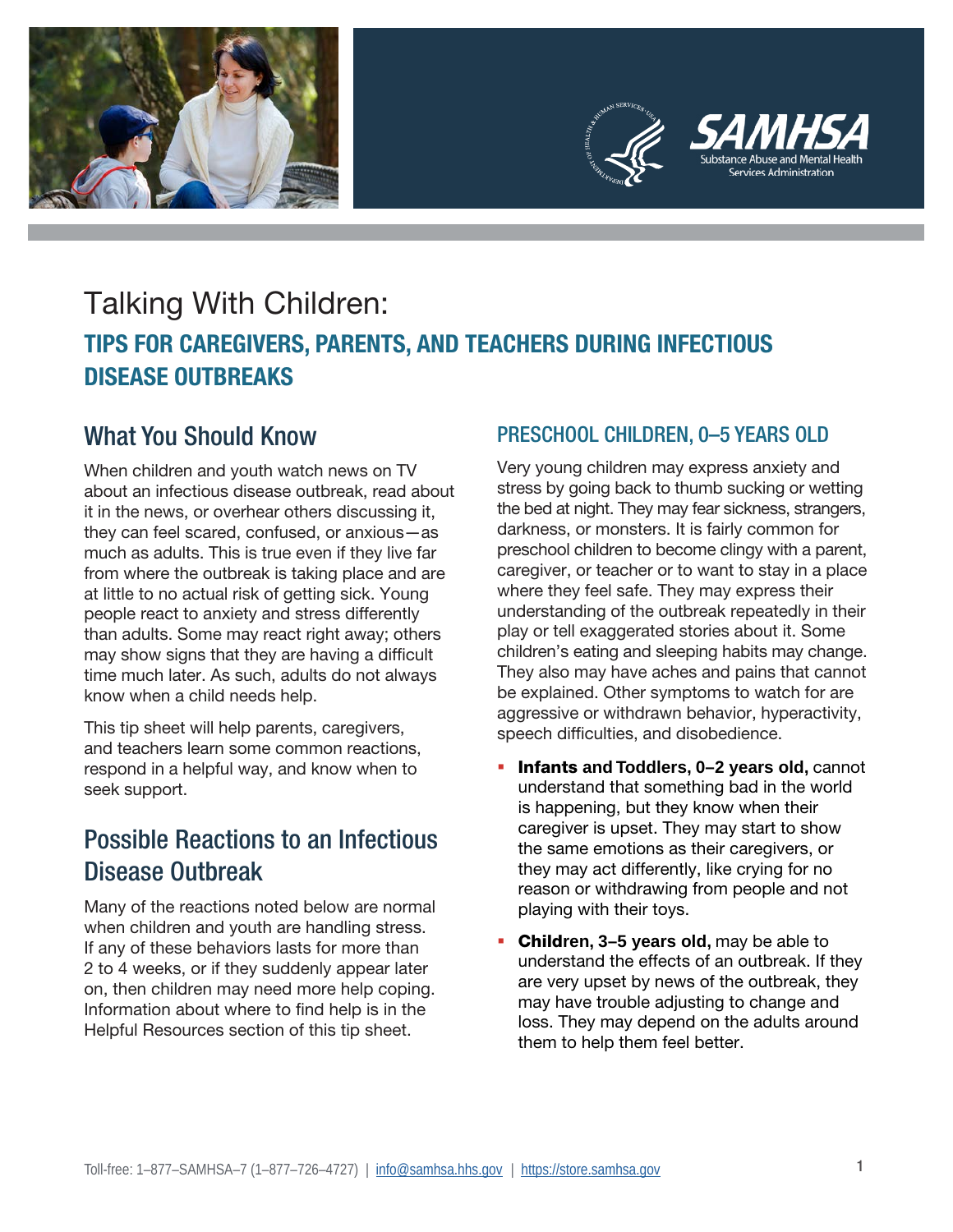### EARLY CHILDHOOD TO ADOLESCENCE, 6–19 YEARS OLD

Children and youth in this age range may have some of the same reactions to anxiety and stress linked to infectious disease outbreaks as younger children. Often younger children within this age range want much more attention from parents or caregivers. They may stop doing their schoolwork or chores at home. Some youth may feel helpless and guilty because they are in a part of the world currently unaffected by the outbreak, or where the public health system protects people against outbreaks in ways it cannot in other parts of the world.

- Children, **6–10 years old,** may fear going to school and stop spending time with friends. They may have trouble paying attention and do poorly in school overall. Some may become aggressive for no clear reason. Or they may act younger than their age by asking to be fed or dressed by their parent or caregiver.
- Youth **and Adolescents, 11–19 years old,** go through a lot of physical and emotional changes because of their developmental stage. So it may be even harder for them to cope with the anxiety that may be associated with hearing and reading news of an infectious disease outbreak. Older teens may deny their reactions to themselves and their caregivers. They may respond with a routine "I'm okay" or even silence when they are upset. Or they may complain about physical aches or pains because they cannot identify what is really bothering them emotionally. They may also experience some physical symptoms because of anxiety about the outbreak. Some may start arguments at home and/or at school, resisting any structure or authority. They also may engage in risky behaviors such as using alcohol or drugs.

## How Parents, Caregivers, and Teachers Can Support Children in Managing Their Responses to Infectious Disease Outbreaks

With the right support from the adults around them, children and youth can manage their stress in response to infectious disease outbreaks and take steps to keep themselves emotionally and physically healthy. The most important ways to help are to make sure children feel connected, cared about, and loved.

 Pay **attention and be a good listener.** Parents, teachers, and other caregivers can help children express their emotions through conversation, writing, drawing, playing, and singing. Most children want to talk about things that make them anxious and cause them stress—so let them. Accept their feelings and tell them it is okay to feel sad, upset, or stressed. Crying is often a way to relieve stress and grief.



 Allow t**hem to ask questions.** Ask your teens what they know about the outbreak. What are they hearing in school or seeing on TV? Try to watch news coverage on TV or the Internet with them. Also, limit access so they have time away from reminders about the outbreak. Don't let talking about the outbreak take over the family or classroom discussion for long periods of time.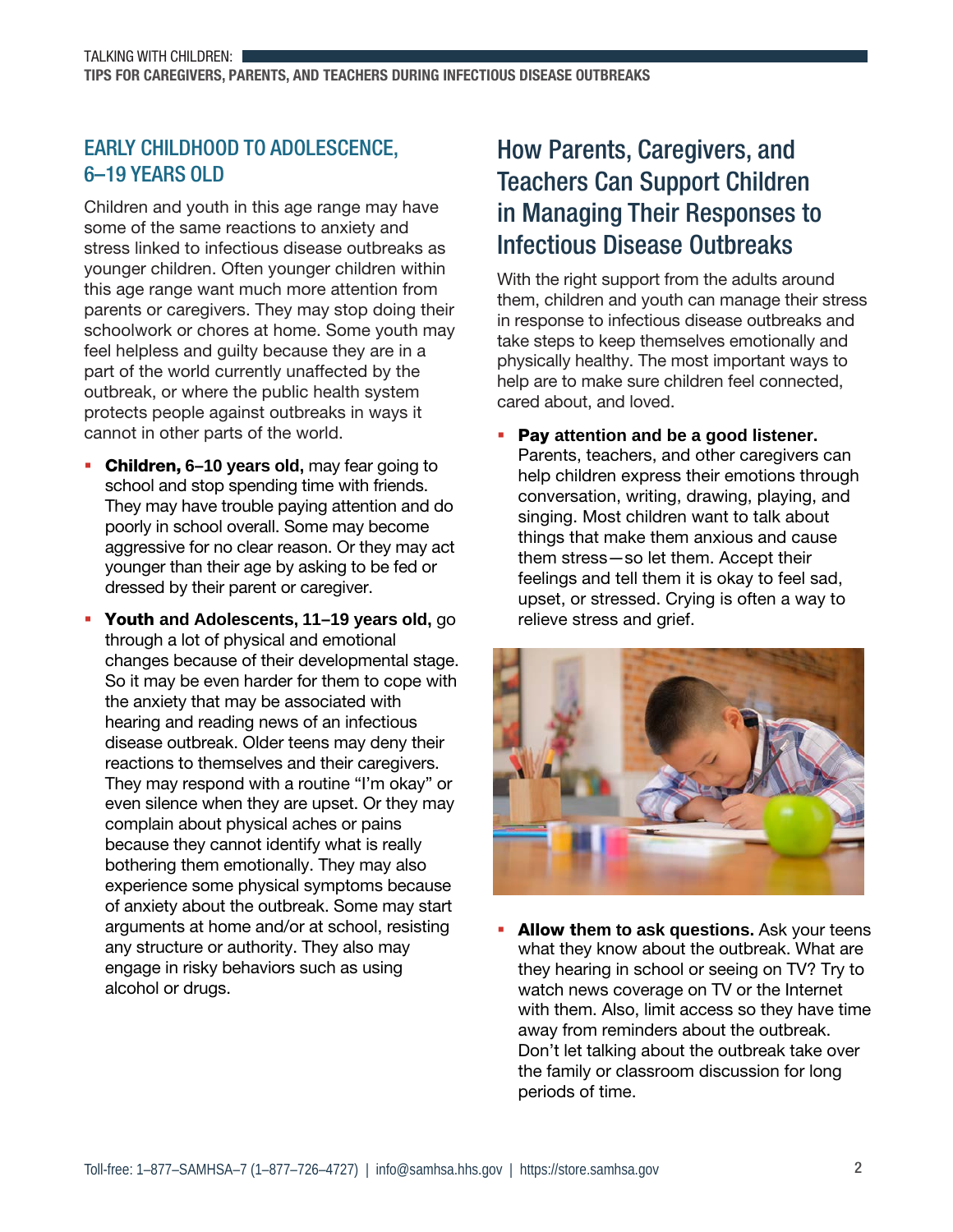- Enco**urage positive activities.** Adults can help children and youth see the good that can come out of an outbreak. Heroic actions, families and friends who travel to assist with the response to the outbreak, and people who take steps to prevent the spread of all types of illness, such as hand washing, are examples. Children may better cope with an outbreak by helping others. They can write caring letters to those who have been sick or lost family members to illness; they can organize a drive to collect needed medical supplies to send to affected areas.
- Model **self-care, set routines, eat healthy meals, get enough sleep, exercise, and take deep breaths to handle stress.** Adults can show children and youth how to take care of themselves. If you are in good physical and emotional health, you are more likely to be readily available to support the children you care about.



## Tips for Talking With Children and Youth of Different Age Groups During an Infectious Disease Outbreak

A NOTE OF CAUTION! Be careful not to pressure children to talk about an outbreak or join in expressive activities. While most children will easily talk about the outbreak, some may become frightened. Some may even feel more anxiety and stress if they talk about it, listen to others talk about it, or look at artwork related to the outbreak. Allow children to remove themselves from these activities, and monitor them for signs of distress.

### PRESCHOOL CHILDREN, 0–5 YEARS OLD

Give these very young children a lot of emotional and verbal support.

- Get down to their eye level and speak in a calm, gentle voice using words they can understand.
- **Tell them that you always care for them and** will continue to take care of them so they feel safe.
- Keep normal routines, such as eating dinner together and having a consistent bedtime.

### EARLY CHILDHOOD TO ADOLESCENCE, 6– 19 YEARS OLD

Nurture children and youth in this age group:

- Ask your child or the children in your care what worries them and what might help them cope.
- Offer comfort with gentle words or just being present with them.
- Spend more time with the children than usual, even for a short while.
- If your child is very distressed, excuse him or her from chores for a day or two.
- **Encourage children to have quiet time or to** express their feelings through writing or art.